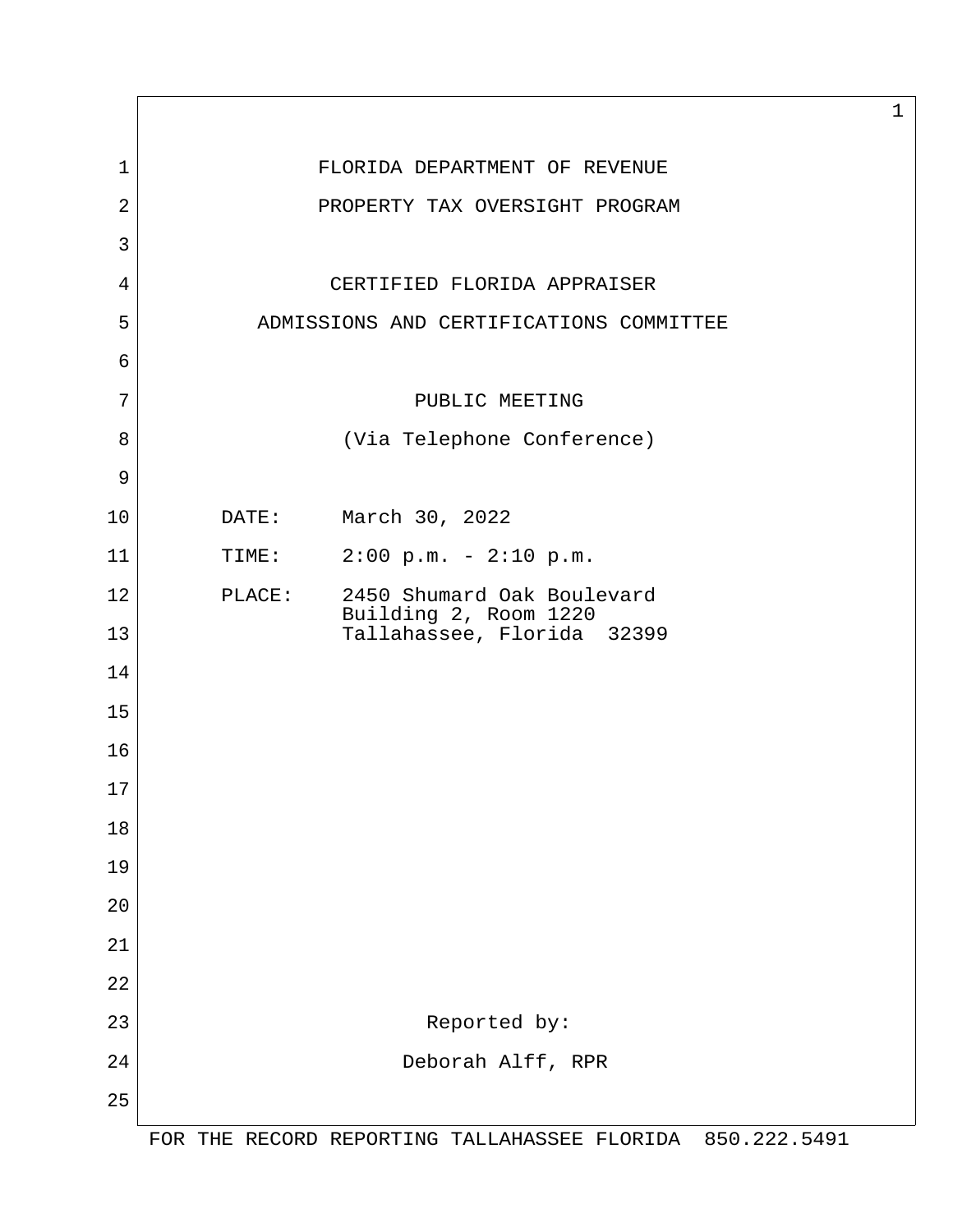|                | $\overline{2}$                                          |
|----------------|---------------------------------------------------------|
| $\mathbf{1}$   | <b>ATTENDANCE</b>                                       |
| $\overline{2}$ | COMMITTEE MEMBERS:                                      |
| 3              | Rene Lewis (Chair), Deputy Program Director             |
| 4              | Leigh Barfield, C.F.A.                                  |
| 5              | Akin Akinyemi, C.F.A.                                   |
| 6              | Mitch Burke, C.F.A.                                     |
| 7              | Tracy Drake, C.F.A.                                     |
| 8              | Raymond McIntyre, C.F.A.                                |
| 9              | Rebecca Morris-Haid, C.F.A.                             |
| 10             | Tim Parker, C.F.A.                                      |
| 11             |                                                         |
| 12             | DEPARTMENT COUNSEL AND STAFF:                           |
| 13             | Mark Hamilton, General Counsel                          |
| 14             | Meghan Miller, Interdepartmental Projects Administrator |
| 15             | Kelly McLane, Interdepartmental Projects Administrator  |
| 16             | Jenna Harper, Compliance Assistance Process Manager     |
| 17             |                                                         |
| 18             |                                                         |
| 19             |                                                         |
| $20$           |                                                         |
| 21             |                                                         |
| 22             |                                                         |
| 23             |                                                         |
| 24             |                                                         |
| 25             |                                                         |

 $\Gamma$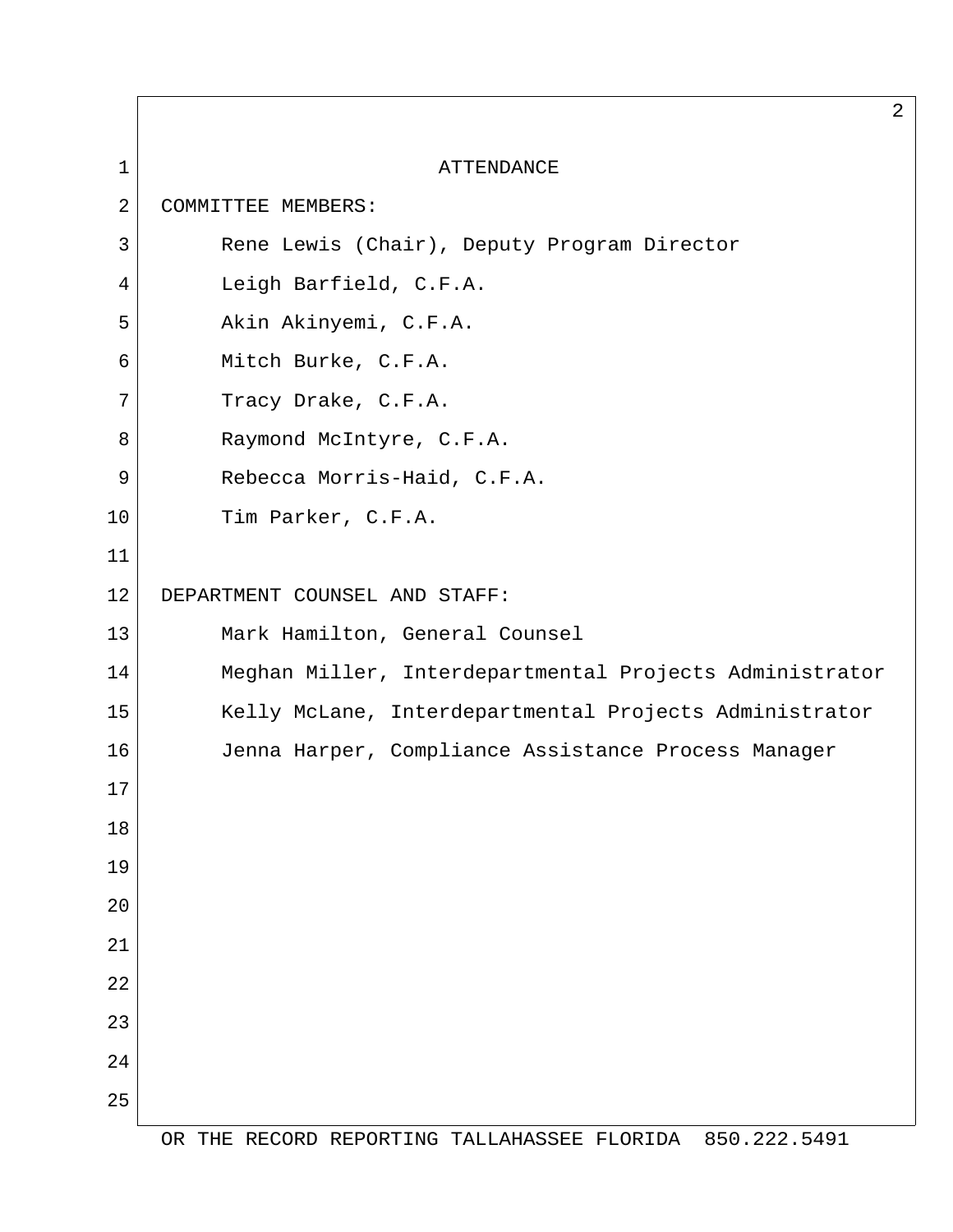## 1 P R O C E E D I N G S

 2 MS. LEWIS: Good afternoon, everyone. It's 3 two o'clock so we'll go ahead and get started. 4 Welcome to the Certified Florida Appraiser 5 Admissions and Certifications Committee. My name 6 is Rene Lewis. I am the Deputy Director of the 7 Property Tax Oversight Program and the Chairman for 8 today's proceedings.

 9 During the February 23, 2022 committee 10 meeting, technical issues were experienced which 11 necessitated a rescheduling and re-advertisement of 12 this public meeting. I appreciate everyone taking 13 time to meet again and for your continued service 14 on the committee.

15 The committee, as a public board, is subject 16 to the Government in the Sunshine laws, and 17 17 therefore the committee's meetings are required to 18 be open to the public and properly noticed. This 19 applies to any gathering of two or more committee 20 members where there is discussion about a matter 21 that could come before the committee for action.

22 Mark Hamilton, who is the Department's General 23 Counsel, is here. Also here are staff from the 24 Property Tax Oversight Program in the Department of 25 Revenue. Will our staff members please introduce

OR THE RECORD REPORTING TALLAHASSEE FLORIDA 850.222.5491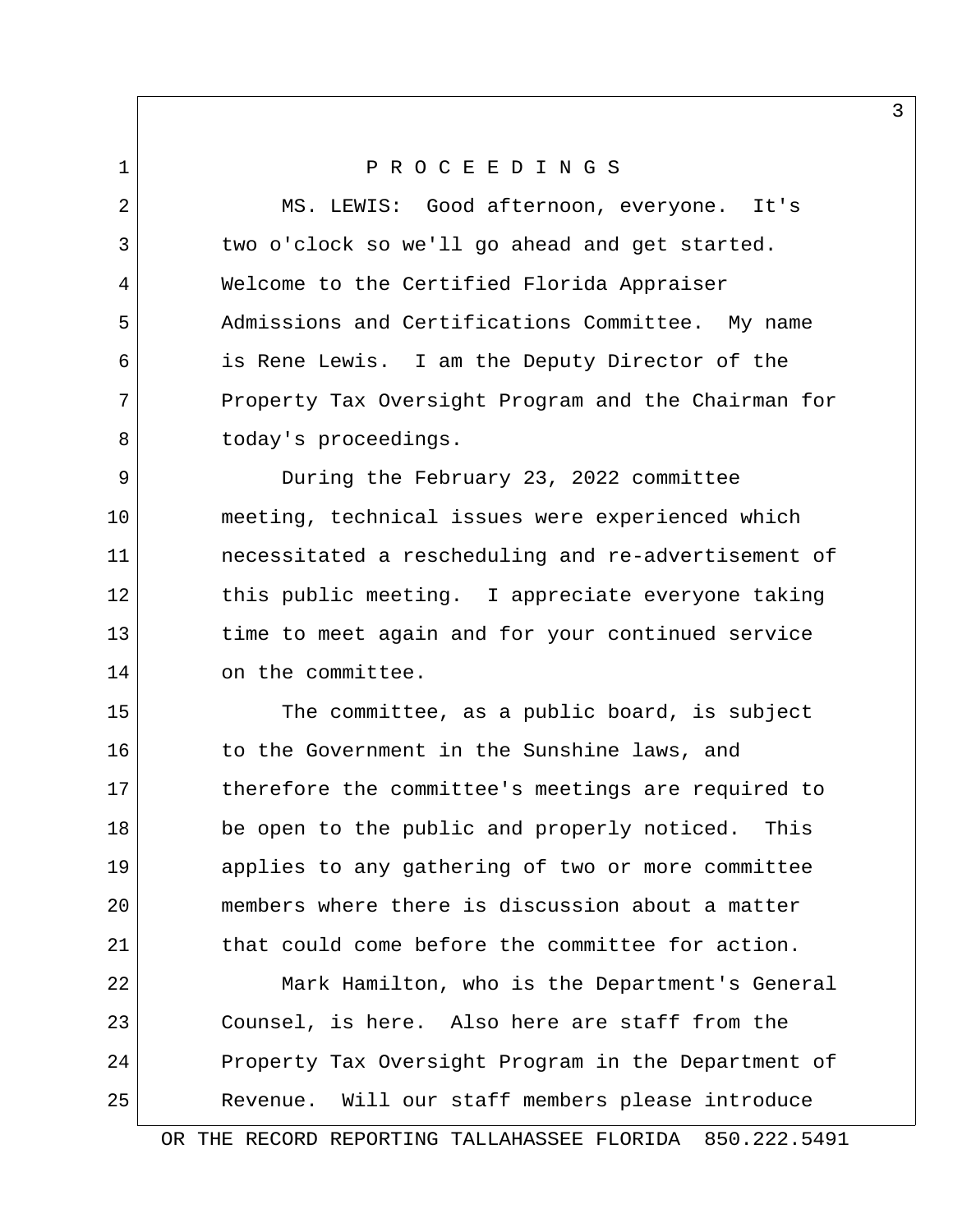1 themselves by stating their names and titles? 2 MS. MILLER: Meghan Miller, Interdepartmental 3 Projects Administrator. 4 MS. MCLANE: Kelly McLane, Interdepartmental 5 Projects Administrator. 6 MS. HARPER: Jenna Harper, Compliance 7 Assistant Process Manager. 8 MS. LEWIS: If you are part the public 9 participating by telephone and want to submit a 10 written comment pertaining to the material being 11 presented today, please send an e-mail to 12 PTOtraining@FloridaRevenue.com. 13 In the subject line of your e-mail, please use 14 March 30 Committee Meeting. We are monitoring that 15 e-mail account during the meeting and will read 16 aloud all comments we receive during the meeting. 17 If you prefer to speak, please state that in 18 your e-mail and we will unmute the audio and 19 recognize you for comment. 20 We would appreciate if everyone could please 21 mute their phone when they are not participating so 22 we can reduce the amount of feedback during the 23 meeting. Please be sure to unmute your line when 24 vou need to voice a vote. 25 Before calling roll, I'd like to note that we

OR THE RECORD REPORTING TALLAHASSEE FLORIDA 850.222.5491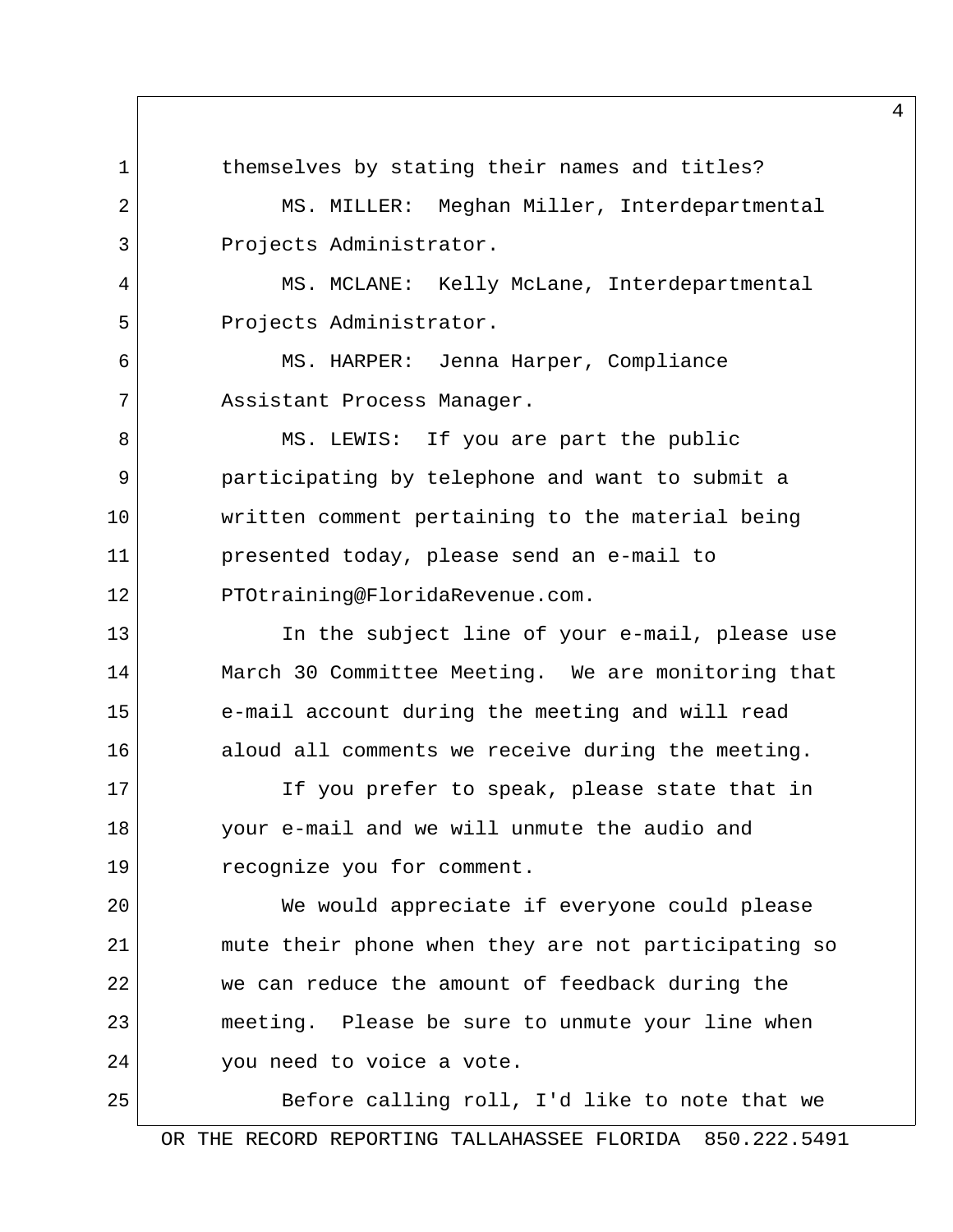1 are in the process of filling a committee seat and 2 have it currently marked as vacant on the agenda. 3 Now, Meghan Miller, the secretary of the 4 committee, will you please call the roll? 5 MS. MILLER: Rene Lewis? 6 MS. LEWIS: Here. 7 | MS. MILLER: Akin Akinyemi? 8 MR. AKINYEMI: Here. 9 MS. MILLER: Leigh Barfield? 10 MS. BARFIELD: Here. 11 | MS. MILLER: Carey Baker? 12 [No response] 13 MS. MILLER: Mitch Burke? 14 MR. BURKE: Here. 15 MS. MILLER: Tracy Drake? 16 MR. DRAKE: Here. 17 MS. MILLER: Raymond McIntyre? 18 MR. MCINTYRE: Here. 19 MS. MILLER: Rebecca Morris-Haid? 20 MS. MORRIS-HAID: Here. 21 MS. MILLER: And Tim Parker? 22 MR. PARKER: Here. 23 MS. LEWIS: Thank you. 24 According to Rule 12D-19.002(6), Florida 25 Administrative Code, five members of the Admissions

OR THE RECORD REPORTING TALLAHASSEE FLORIDA 850.222.5491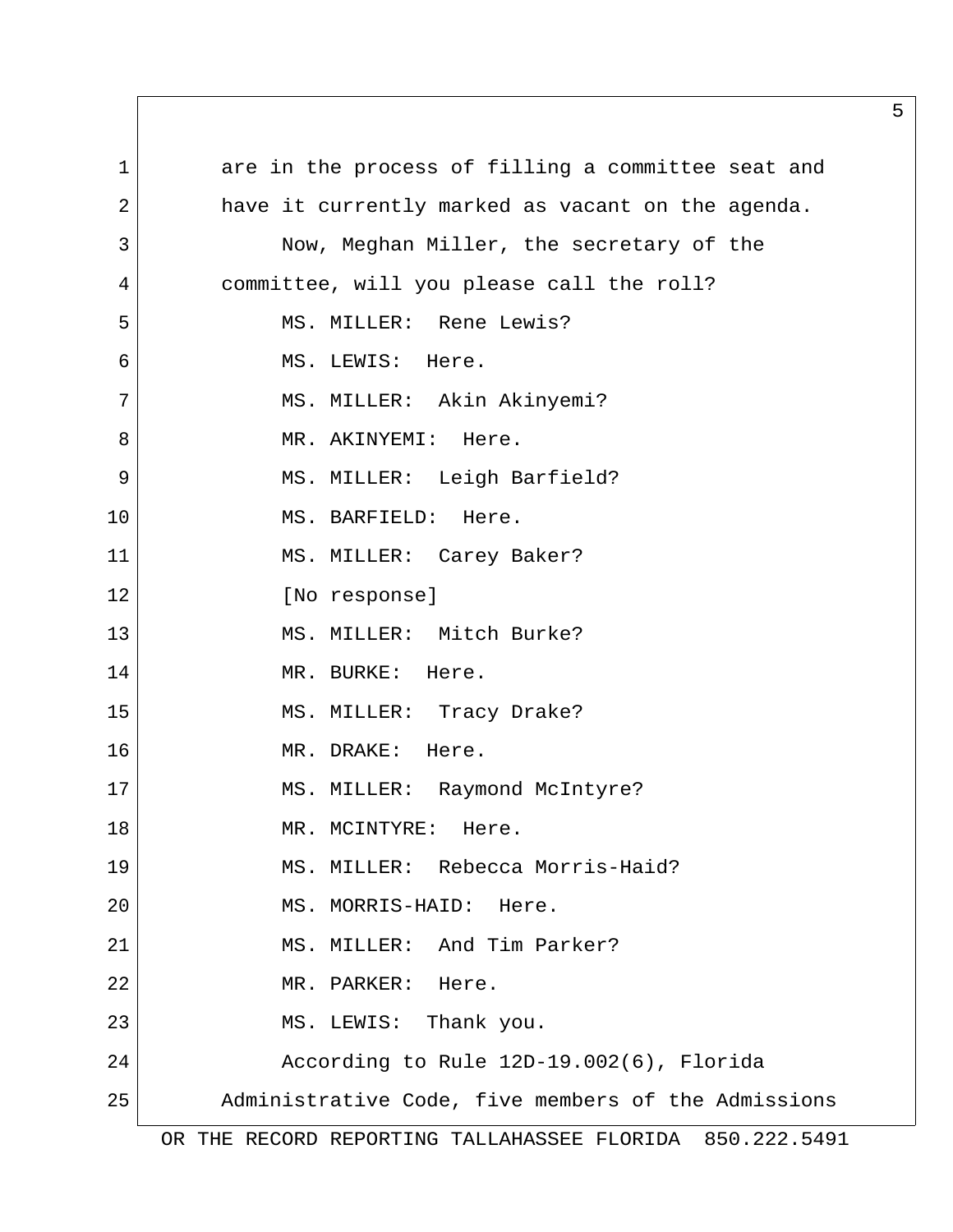1 and Certifications Committee constitute a quorum. 2 Meghan, do we have a quorum? 3 MS. MILLER: Yes. 4 MS. LEWIS: Thank you. Our first order of 5 business today is the approval of the December 9, 6 2021 Certified Florida Appraiser Admissions and 7 Certifications Committee meeting minutes. Do I 8 have a motion to approve the December 9, 2021 9 committee meeting minutes? Please state your name 10 if you make a motion. 11 MS. BARFIELD: This is Leigh Barfield. I make 12 a motion to approve the minutes. 13 MS. LEWIS: Thank you. I have a motion by 14 Leigh Barfield. Do I have a second? 15 MR. MCINTYRE: Raymond McIntyre. Second. 16 MS. LEWIS: Thank you. We have a second by 17 Raymond McIntyre. All those in favor, indicate by 18 saying "Aye." 19 [Ayes] 20 MS. LEWIS: Thank you. All opposed, indicate 21 by saying "Nay." 22 [No response] 23 MS. LEWIS: Thank you. 24 Our next item of business is the presentation 25 and recommendation of applicants. The program

6

OR THE RECORD REPORTING TALLAHASSEE FLORIDA 850.222.5491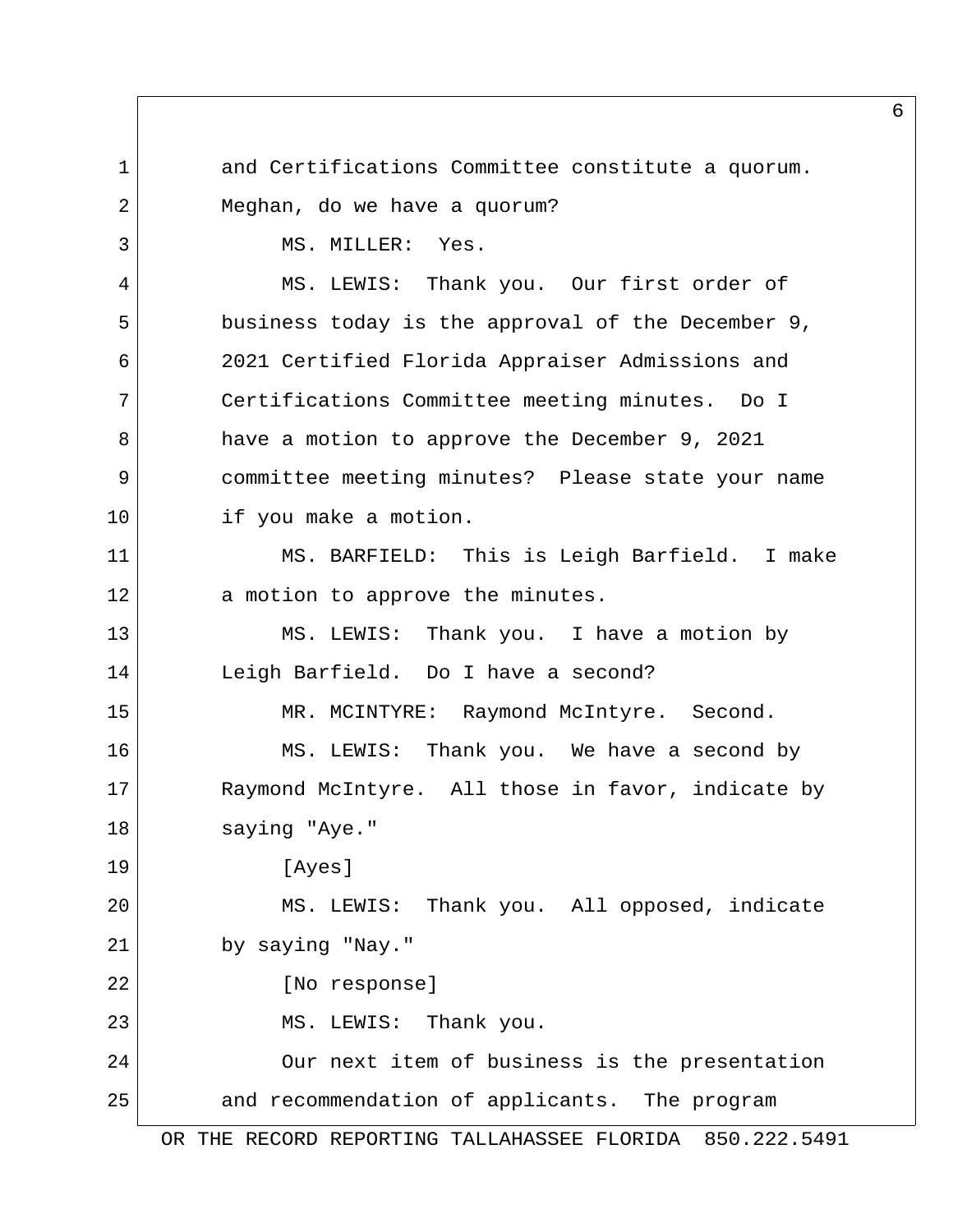1 posted the list of applicants along with the 2 completed applications on the Department's website, 3 and sent the meeting materials link to each of you. 4 Each application has a checklist at the front to 5 assist you in your review of the applicants. This 6 checklist has the certification criteria required 7 | in Rule Chapter 12D-19, Florida Administrative 8 Code.

9 Meghan, will you please list the requirements 10 of the Certified Florida Appraiser, Certified 11 Florida Evaluator, and Certified Cadastralist of 12 Florida designations?

13 MS. MILLER: The qualifications for the 14 Certified Florida Appraiser and Certified Florida 15 Evaluator professional designations include at 16 least two years of experience with a Florida 17 property appraiser's or tax collector's office or 18 the Florida Department of Revenue, at least 120 19 hours of approved education, and current employment 20 with a Florida county property appraiser's or tax 21 collector's office or the Florida Department of 22 Revenue. The Certified Florida Appraiser 23 designation is reserved for the county official. 24 The qualifications for the Certified 25 Cadastralist of Florida include at least two years

OR THE RECORD REPORTING TALLAHASSEE FLORIDA 850.222.5491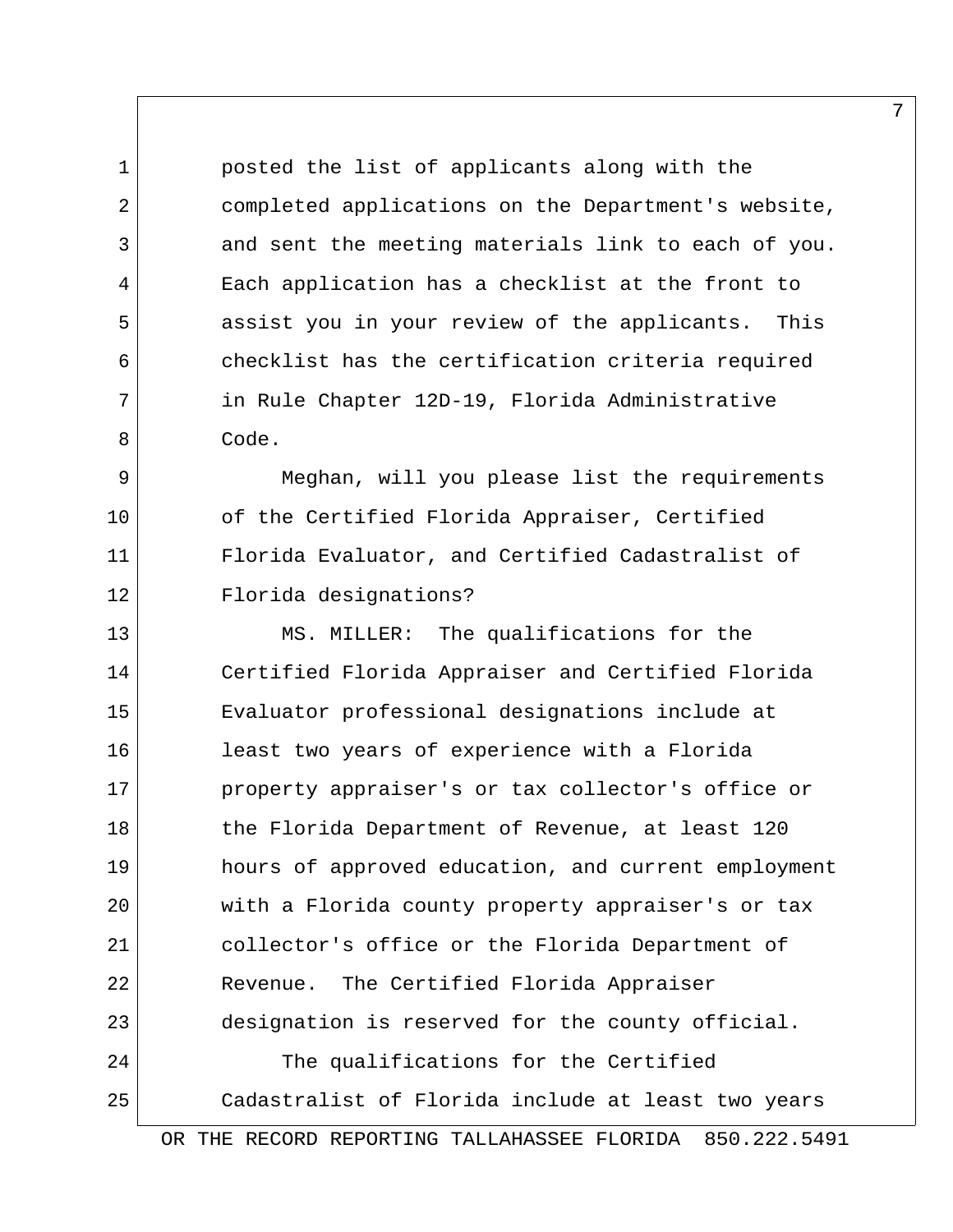1 of experience with a Florida property appraiser's 2 office or the Florida Department of Revenue, at 3 1 least 150 hours of approved education, and current 4 employment with a Florida property appraiser's 5 office or the Florida Department of Revenue.

6 MS. LEWIS: Thank you.

7 Before proceeding, the Florida Department of 8 Revenue would like to acknowledge on the record a 9 change in the Certified Florida Evaluator 10 | applicants since the February 23, 2022 committee 11 meeting.

12 The Department of Revenue was notified after 13 the February 23, 2022 meeting that Ms. Skyler 14 Savage is no longer employed by the Indian River 15 County Property Appraiser's Office. The 16 designation requires current employment within a 17 property appraiser's office, tax collector office, 18 or the Florida Department of Revenue. Ms. Savage's 19 application does not meet the rule requirement and 20 her application has been removed from 21 consideration.

22 Now, I need for each Committee Member to 23 individually answer the following questions on the 24 record. After I read the question, Meghan will 25 call the name of each member. Please state your

OR THE RECORD REPORTING TALLAHASSEE FLORIDA 850.222.5491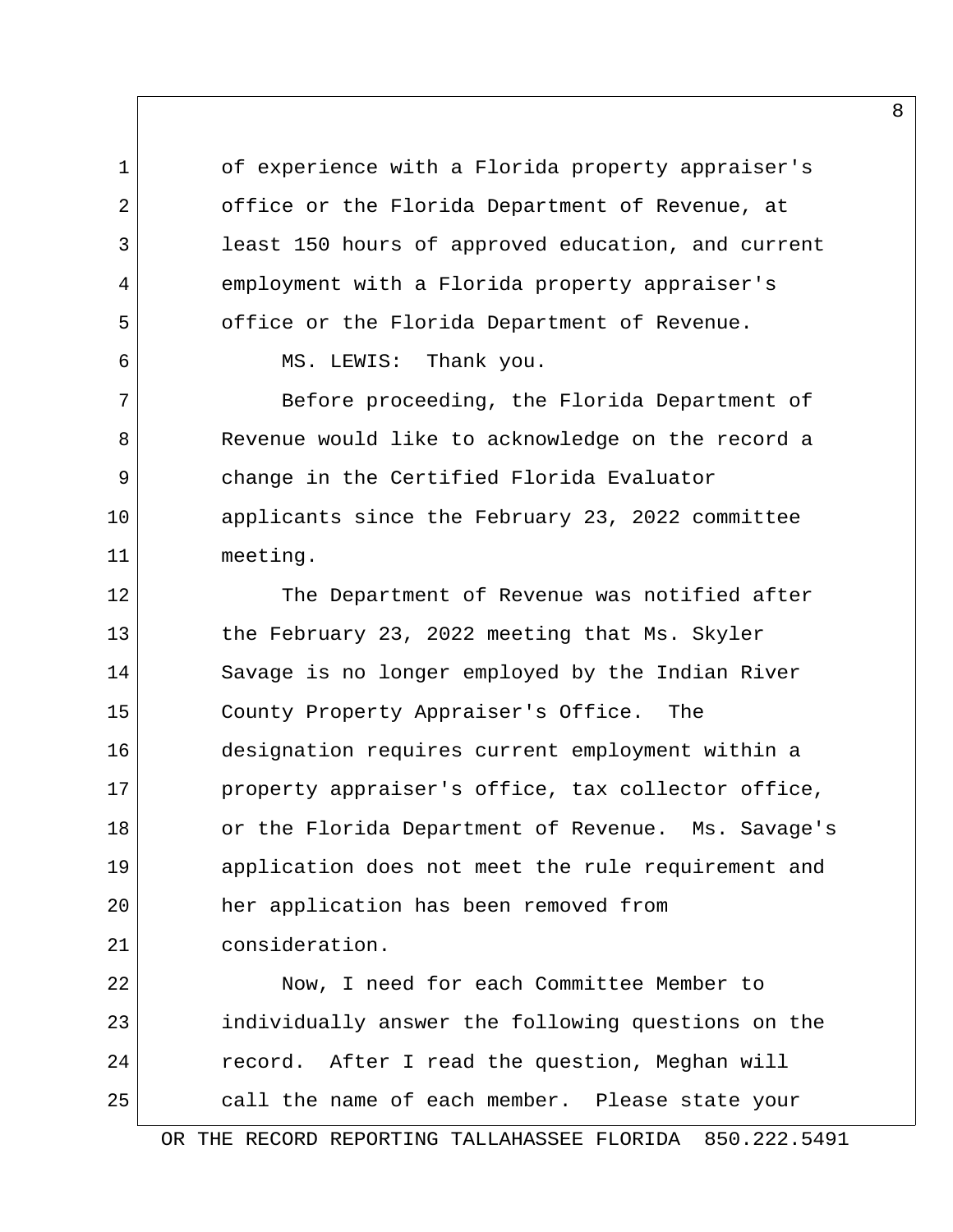1 answer of yes or no.

2 The question is: Are you aware of any facts, 3 situations, or reasons which you feel may 4 disqualify or otherwise make it improper for you to 5 hear and deliberate on any of the applicants 6 scheduled to be reviewed today? 7 MS. MILLER: Rene Lewis? 8 MS. LEWIS: No. 9 MS. MILLER: Akin Akinyemi? 10 MR. AKINYEMI: No. 11 MS. MILLER: Leigh Barfield? 12 MS. BARFIELD: No. 13 MS. MILLER: Carey Baker? 14 [No response] 15 MS. MILLER: Mitch Burke? 16 [No response] 17 MS. MILLER: Tracy Drake? 18 MR. DRAKE: No. 19 MS. MILLER: Raymond McIntyre? 20 MR. MCINTYRE: No. 21 MS. MILLER: Rebecca Morris-Haid? 22 MS. MORRIS-HAID: No. 23 MS. MILLER: Tim Parker? 24 MR. PARKER: No. 25 MS. LEWIS: Do any committee members have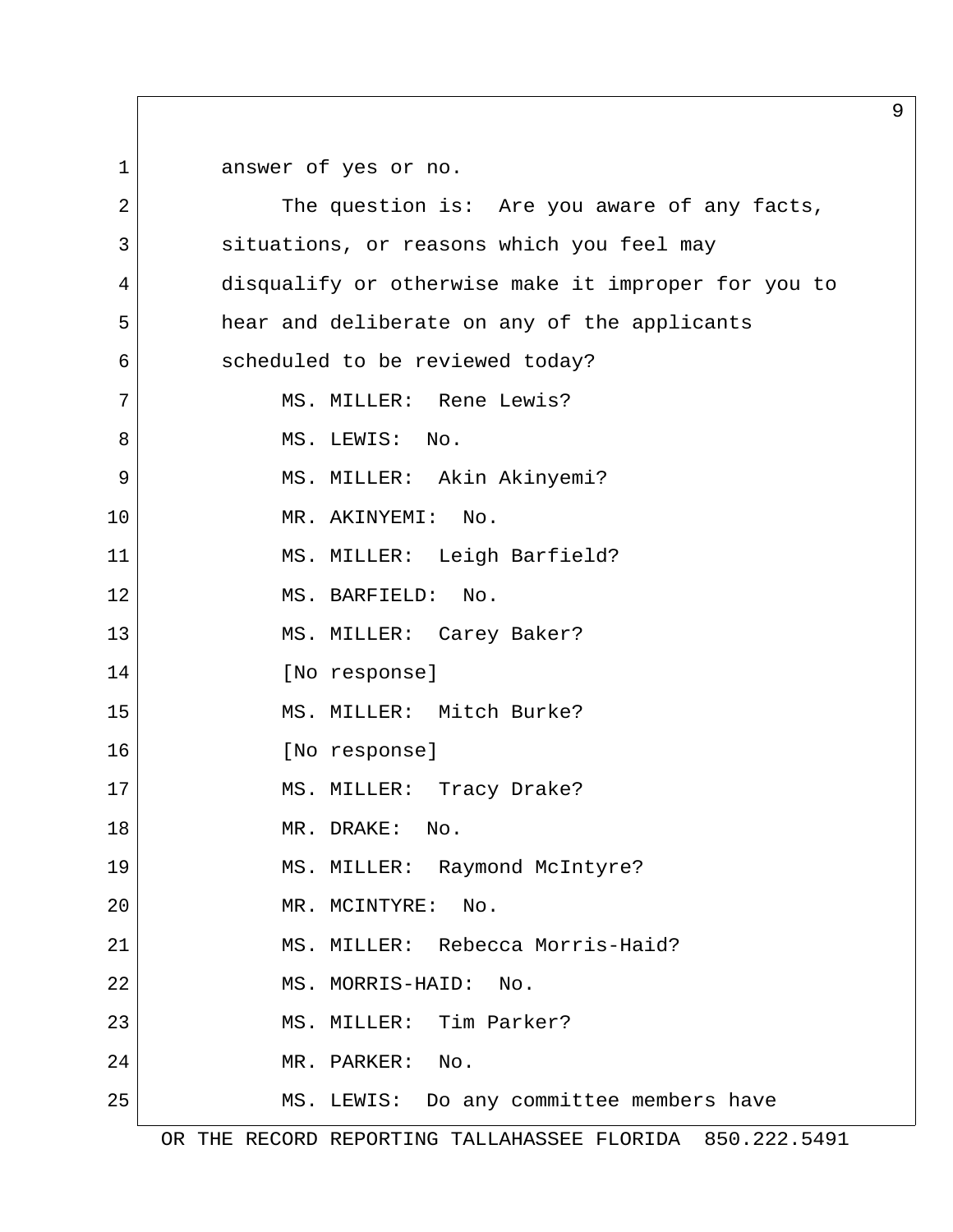1 anything they wish to discuss about the applicants' 2 credentials? 3 [No response] 4 MS. LEWIS: Does the public have any comments 5 on any of the applicants? If you are attending by 6 telephone, please send us an e-mail so we can 7 recognize you. Again, that e-mail address is 8 PTOtraining@FloridaRevenue.com. 9 Jenna, have we received any e-mail comments? 10 MS. HARPER: No, we have not. 11 MS. LEWIS: Thank you. 12 Hearing no additional comments or discussion 13 of the credentials, the committee will now vote on 14 consideration of the applicant list. Do I have a 15 motion for a recommendation of the applicants? 16 Please state your name when making your motion. 17 | MR. AKINYEMI: Akin Akinyemi. So moved. 18 MS. LEWIS: Thank you. I have a motion by 19 Akin Akinyemi. Do I have a second? 20 MS. BARFIELD: Leigh Barfield. Second. 21 MS. LEWIS: I heard Leigh first, so Leigh 22 Barfield was the second. All those in favor, 23 indicate by saying "Aye." 24 [Ayes] 25 MS. LEWIS: All opposed, say "No."

OR THE RECORD REPORTING TALLAHASSEE FLORIDA 850.222.5491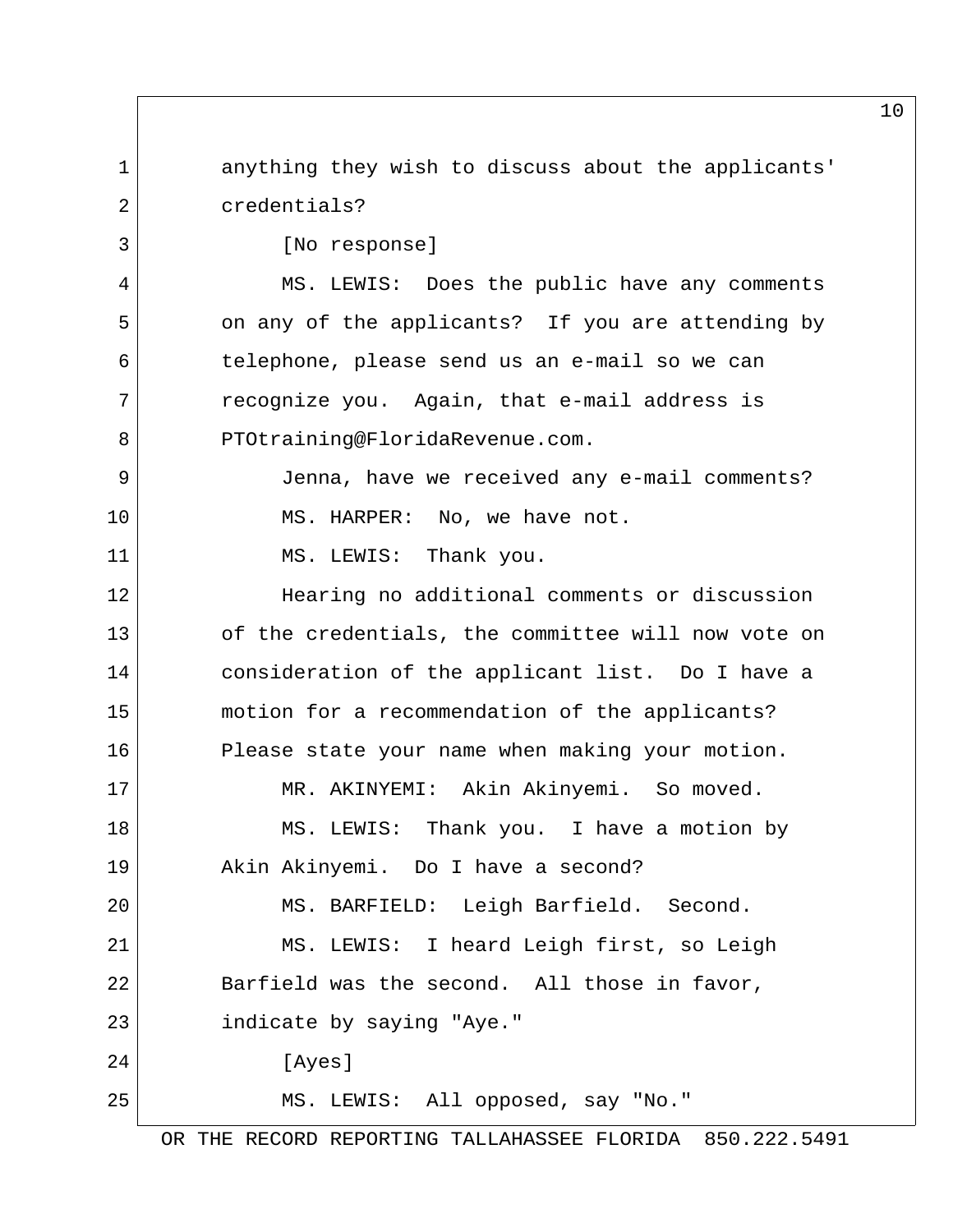1 [No response]

| $\overline{2}$ | MS. LEWIS: Thank you. Let the record reflect        |  |  |  |  |
|----------------|-----------------------------------------------------|--|--|--|--|
| 3              | that the committee has recommended all applicants   |  |  |  |  |
| 4              | for certification. Congratulations to the new       |  |  |  |  |
| 5              | Certified Florida Appraisers, Certified Florida     |  |  |  |  |
| 6              | Evaluators, and Certified Cadastralists of Florida. |  |  |  |  |
| 7              | The professional designees will receive             |  |  |  |  |
| 8              | documentation of their certification from the       |  |  |  |  |
| 9              | Department.                                         |  |  |  |  |
| 10             | That concludes today's agenda for the               |  |  |  |  |
| 11             | Certified Florida Appraiser Admissions and          |  |  |  |  |
| 12             | Certifications Committee meeting. Again, thank you  |  |  |  |  |
| 13             | all very much for your leadership and your service. |  |  |  |  |
| 14             | We are adjourned.                                   |  |  |  |  |
| 15             | [Concluded at 2:10 p.m.]                            |  |  |  |  |
| 16             | (Whereupon, the following is cited for              |  |  |  |  |
| 17             | inclusion in the record:)                           |  |  |  |  |
| 18             | Let the record reflect that the committee           |  |  |  |  |
| 19             | member Honorable Mitch Burke lost connection to the |  |  |  |  |
| 20             | conference call at 2:08 p.m. Mr. Burke was not      |  |  |  |  |
| 21             | present on the conference call for the vote on the  |  |  |  |  |
| 22             | recommendation of applicants and will not be        |  |  |  |  |
| 23             | considered part of the quorum.                      |  |  |  |  |
| 24             |                                                     |  |  |  |  |
| 25             |                                                     |  |  |  |  |